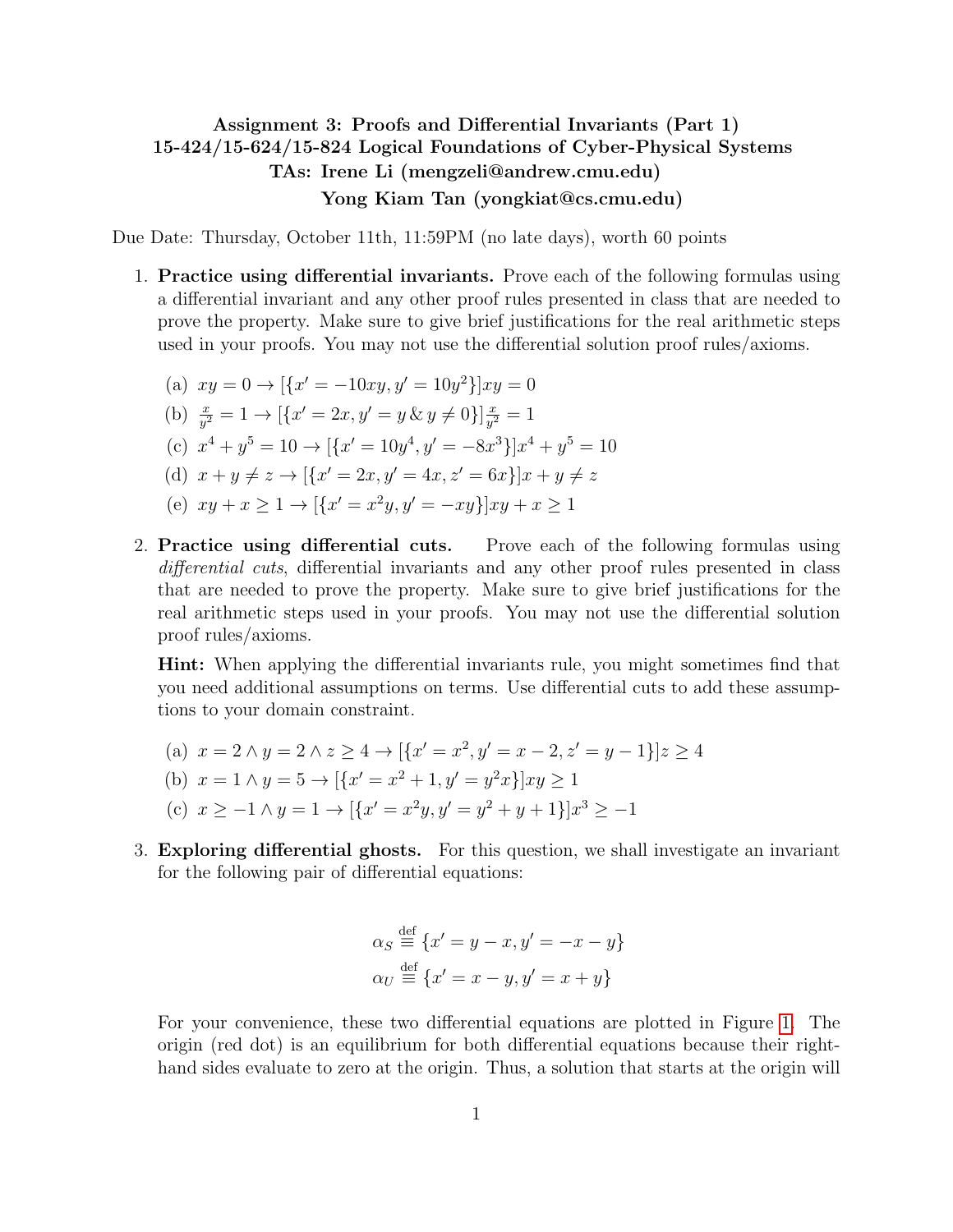stay at the origin for all time. We can describe the origin with a "circle" of radius 0, so  $x^2 + y^2 = 0$  is an invariant of both systems.



Figure 1: A plot of  $\alpha_S$  on the left, and  $\alpha_U$  on the right.

<span id="page-1-0"></span>(a) Try to prove the invariant for  $\alpha_S$  using *differential invariants* only, i.e., attempt to prove the formula:

$$
\phi_S \stackrel{\text{def}}{=} x^2 + y^2 = 0 \rightarrow [\alpha_S] x^2 + y^2 = 0
$$

Highlight where your proof fails, and intuitively explain why it failed with reference to Figure [1.](#page-1-0)

(b) We can rephrase the invariant as an inequality. In real arithmetic, the following formula is provable:

$$
x^2 + y^2 = 0 \leftrightarrow x^2 + y^2 \le 0
$$

Using a *monotonicity step*, rewrite the invariant to  $x^2 + y^2 \leq 0$  and prove the formula  $\phi_S$ .

(c) The above generalization technique will not work for proving the invariant:

$$
\phi_U \stackrel{\text{def}}{=} x^2 + y^2 = 0 \to [\alpha_U] x^2 + y^2 = 0
$$

Instead,  $\phi_U$  can be proved using *differential ghosts*. We do not (yet) expect you to find the appropriate differential ghost equation yourselves, so we have started the proof for you.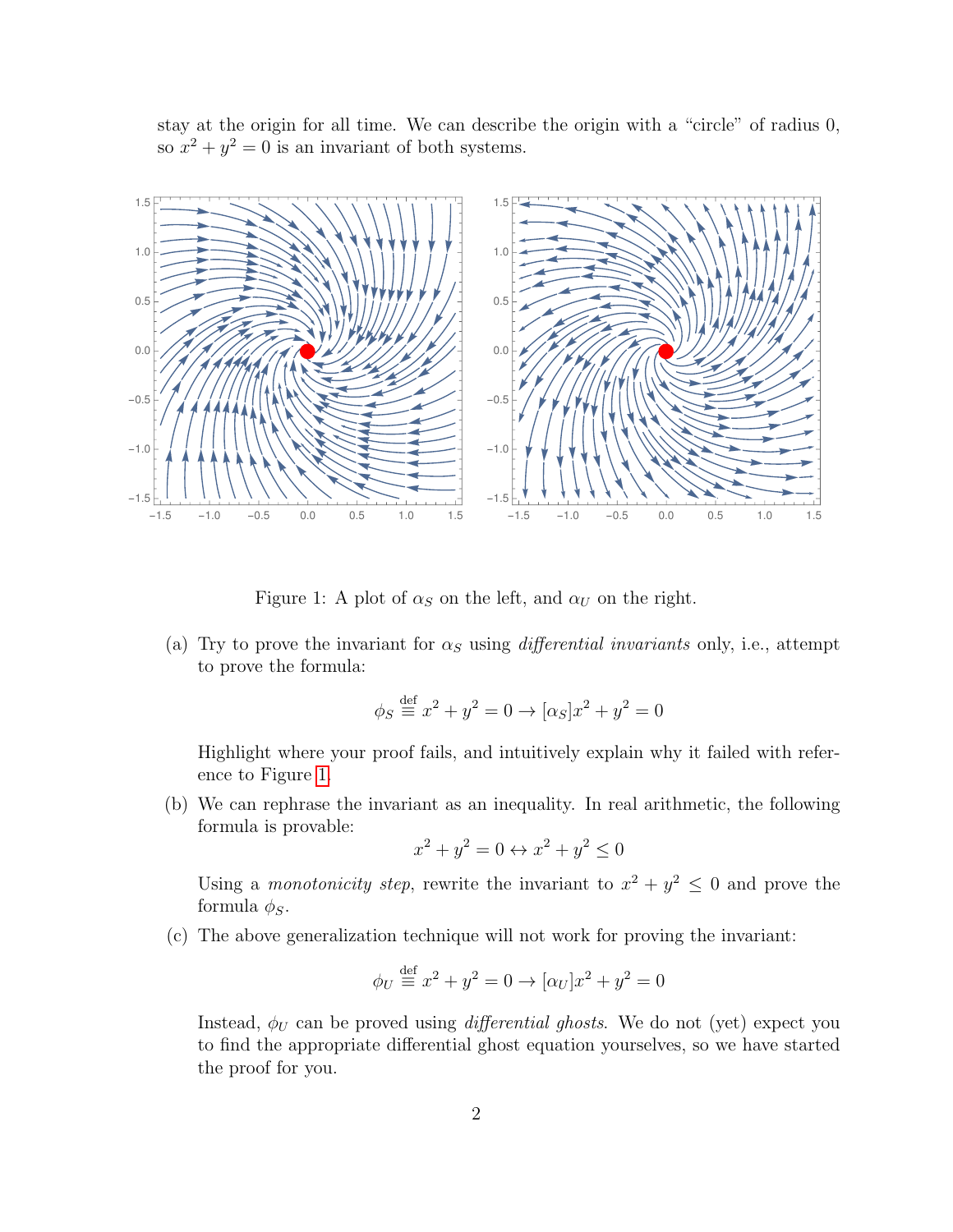$$
\begin{array}{ccc}\n & \textcircled{1} & \textcircled{2} & \\
\hline\n\text{dA} & & \textcircled{x} & z(x^2 + y^2) = 0 \land z > 0 \vdash [\alpha_U, z' = -2z](z(x^2 + y^2) = 0 \land z > 0) \\
\hline\n\text{dA} & & x^2 + y^2 = 0 \vdash [\alpha_U]x^2 + y^2 = 0 & \\
&\quad \qquad \vdots & \quad \qquad \vdots & \quad \qquad \vdots & \quad \textcircled{x} & \\
\hline\n\text{dA} & & & \textcircled{x} & & \textcircled{x} & \\
\end{array}
$$

This derivation uses the differential auxiliaries [\(dA\)](#page-0-0) rule which, as we saw in class, is derived using differential ghosts. In the [dA](#page-0-0) step, we left out the following premise  $\circledast$  which is provable in real arithmetic:

$$
x^{2} + y^{2} = 0 \leftrightarrow \exists z (z > 0 \land z(x^{2} + y^{2}) = 0)
$$

The derivation above yields two open premises  $(1)$  and  $(2)$ . Complete the proof from  $(I)$ , i.e., prove:

$$
z(x^{2} + y^{2}) = 0 \vdash [\alpha_{U}, z' = -2z]z(x^{2} + y^{2}) = 0
$$

(d) Complete the proof from  $(2)$ , i.e., prove:

$$
z>0\vdash [\alpha_U,z'=-2z]z>0
$$

Hint: You will need to use another differential ghost.

- 4. Differential axioms. Briefly show that the following axioms for differentials are sound by giving a *semantics* proof for each axiom. Your proofs can and should take advantage of semantic definitions and lemmas from lecture.
	- (a)  $(c())' = 0$
	- (b)  $(x)' = x'$
	- (c)  $(e \cdot f)' = (e)' \cdot f + e \cdot (f)'$

**Hint:** Be careful with the notation. In part a,  $c()$  is a function symbol that takes no arguments, i.e., it is a constant. In part b,  $(x)'$  is the differential of the term x that is a variable, while  $x'$  is a differential symbol.

5. Unsound differential invariant proof rules. Differential invariants is a powerful technique for reasoning about ODEs in dL. It is crucial that their associated proof rules are sound. As we saw in lecture, the correctness of these proof rules can be very subtle. Show that the following candidate "proof rules" are unsound. Briefly explain your answer e.g., by explaining how you can derive a conclusion that is not valid.

Hint: To show that a proof rule is unsound, find a counterexample, i.e., an instance of the rule where all the premises are valid, but the conclusion of the rule is not.

(a) Assuming context  $(\Gamma, \Delta)$  in inductive step.

$$
\frac{\Gamma \vdash J, \Delta \qquad \Gamma, H \vdash [x' := f(x)](J)', \Delta \qquad J \vdash F}{\Gamma \vdash [\{x' = f(x) \& H\}]F, \Delta}
$$